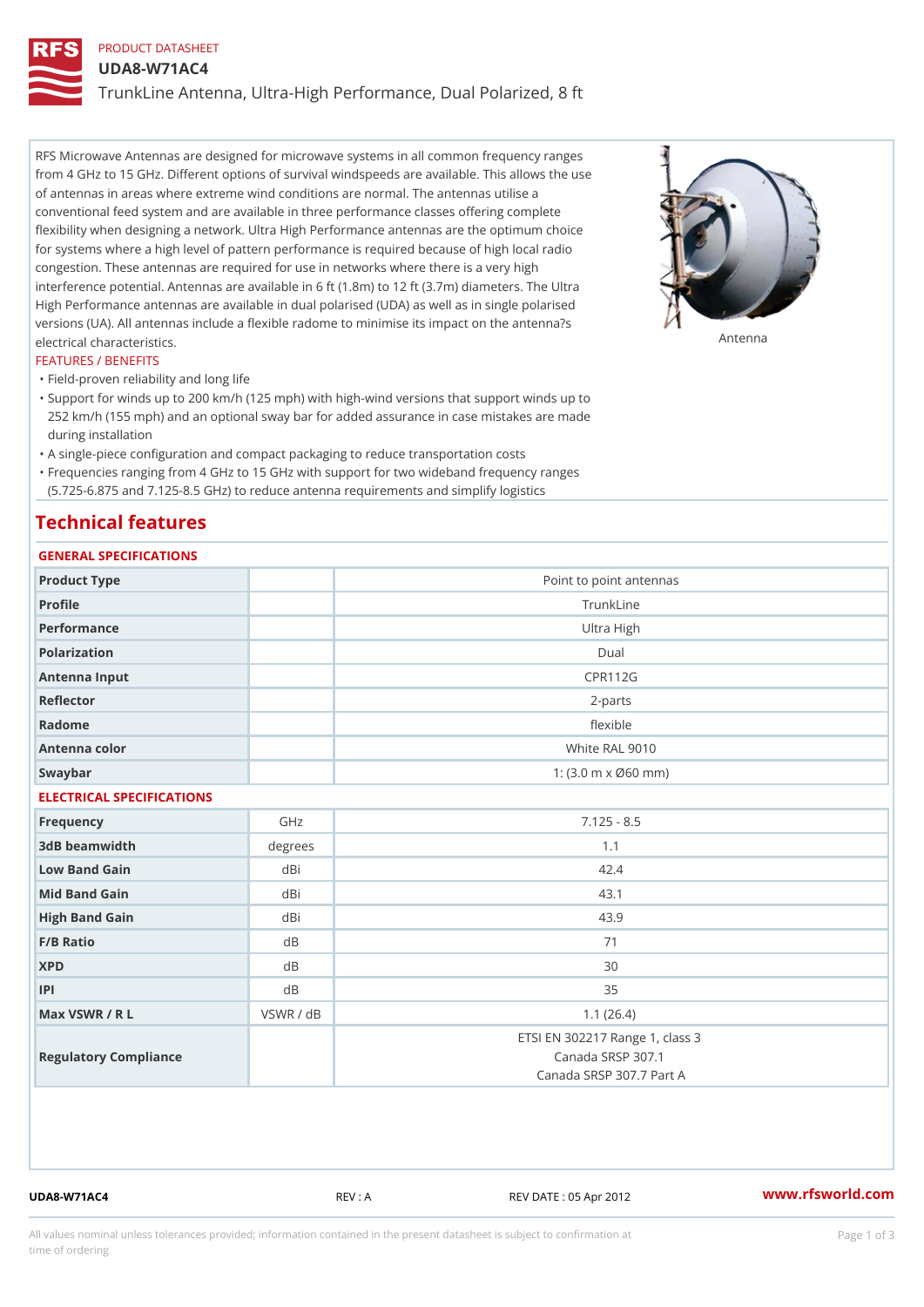# PRODUCT DATASHEET

## UDA8-W71AC4

TrunkLine Antenna, Ultra-High Performance, Dual Polarized, 8 ft

| MECHANICAL SPECIFICATIONS                             |             |              |                                                                          |  |  |  |
|-------------------------------------------------------|-------------|--------------|--------------------------------------------------------------------------|--|--|--|
| Diameter                                              |             | ft $(m)$     | 8(2.4)                                                                   |  |  |  |
| Elevation Adjustment                                  |             | degrees      | ± 5                                                                      |  |  |  |
| Azimuth Adjustment                                    |             | degrees      | ± 5                                                                      |  |  |  |
| Polarization Adjustment                               |             | degrees      | ± 5                                                                      |  |  |  |
| Mounting Pipe Diameter<br>minimum                     |             | $mm$ (in)    | 114(4.5)                                                                 |  |  |  |
| Mounting Pipe Diameter<br>maximum                     |             | $mm$ (in)    | 114(4.5)                                                                 |  |  |  |
| Approximate Weight                                    |             | kg (lb)      | 180 (396)                                                                |  |  |  |
| Survival Windspeed                                    |             | $km/h$ (mph) | 200 (125)                                                                |  |  |  |
| Operational Windspeed                                 |             | $km/h$ (mph) | 190(118)                                                                 |  |  |  |
| <b>STRUCTURE</b>                                      |             |              |                                                                          |  |  |  |
| Radome Material                                       |             |              | PVC coated fabric                                                        |  |  |  |
| <b>FURTHER ACCESSORIES</b>                            |             |              |                                                                          |  |  |  |
| optional Swaybar                                      |             |              | 1: SMA-SK-60-3000A (3.0 m x Ø60 mm)                                      |  |  |  |
| Further Accessories                                   |             |              | SMA-WK-8 : Wind Kit<br>SMA-SKO-UNIVERSAL-L : Universal sway bar fixation |  |  |  |
| MOUNTOUTLINE                                          |             |              |                                                                          |  |  |  |
| $Dimension_A$                                         | m m<br>(in) |              | 2616 (103.4)                                                             |  |  |  |
| Dimension_B                                           | m m<br>(in) |              | 1450(57.1)                                                               |  |  |  |
| $Dimension_C$                                         | m m<br>(in) |              | 460 (18.1)                                                               |  |  |  |
| $Dim_D - D -$<br>$114$ m m (4.5 _ ir ) $\sqrt{$ imple | m m         |              | 190(7.5)                                                                 |  |  |  |
|                                                       |             |              |                                                                          |  |  |  |

Dimension\_E

Dimension\_F

mm (in)

m<sub>m</sub> (in)

310 (12.3)

1120 (44.1)

UDA8-W71AC4 REV : A REV DATE : 05 Apr 2012 [www.](https://www.rfsworld.com)rfsworld.com